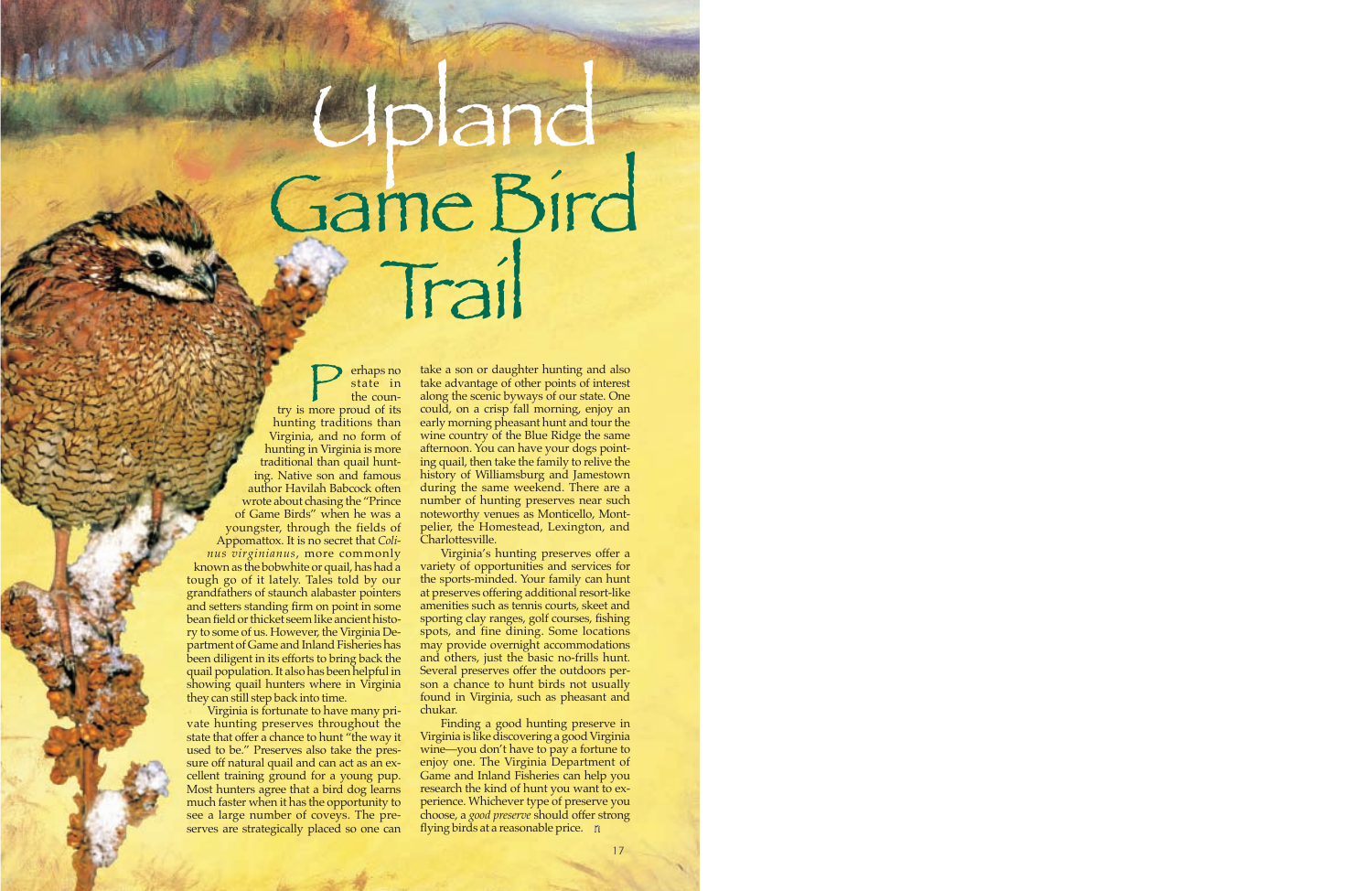*18 VIRGINIA WILDLIFE* <sup>u</sup> *www.HuntFishVA.com FEBRUARY 2009 19*

# Hunting Preserves in Virginia

# **Hunting Preserves offer the following:**

- 1 The season runs from September 1 to April 30. Hunting on Sundays is allowed.
- 1 Usually the minimum hunt will be one person for a half-day hunt
- 1 Although many hunting preserves offer trained bird dogs and a guide for a fee, most allow you to bring your own dog if you choose.

1 Shenandoah **Falls Run Farm and Shooting Preserve**

2 Fauquier **Shady Grove Kennel and Hunting Preserve, Inc.** 3 Bath **Hunters Paradise Hunting Preserve** 4 Fluvanna

17 Charlotte **Sandy Creek Shooting Preserve** 18 Mecklenburg **White Oaks Hunting Preserve and Shooting Sports** 19 Mecklenburg **South Bound Sporting Preserve**  $20$  Sussex **Hunts Game/Training Preserve** 21 Isle of Wight **Sportsman Hunting Preserve**

5 Spotsylvania **Forest Green Shooting Preserve**

**6** Essex **Blandfield Lodge**

**Orapax Plantation**   $II$  Amelia

12 Charlotte **Feathers-Fur & Fin Kennels Hunting Preserve**

**Winter Haven Game Farm and Preserve**

14 Sussex **Sussex Shooting Sports** 

15 Patrick **Primland Resort**

7 Alleghany **Mountain View Wingshooting, Inc.**

8 Nelson **The Orion Estate** 9 Nelson **Oak Ridge Game Preserve**

10 Goochland

**Sleepy Oaks Farm**

<sup>13</sup>Lunenburg **Bacon's Bird Preserve**

<sup>16</sup>Pittsylvania **White Oak Mountain Hunting Lodge**